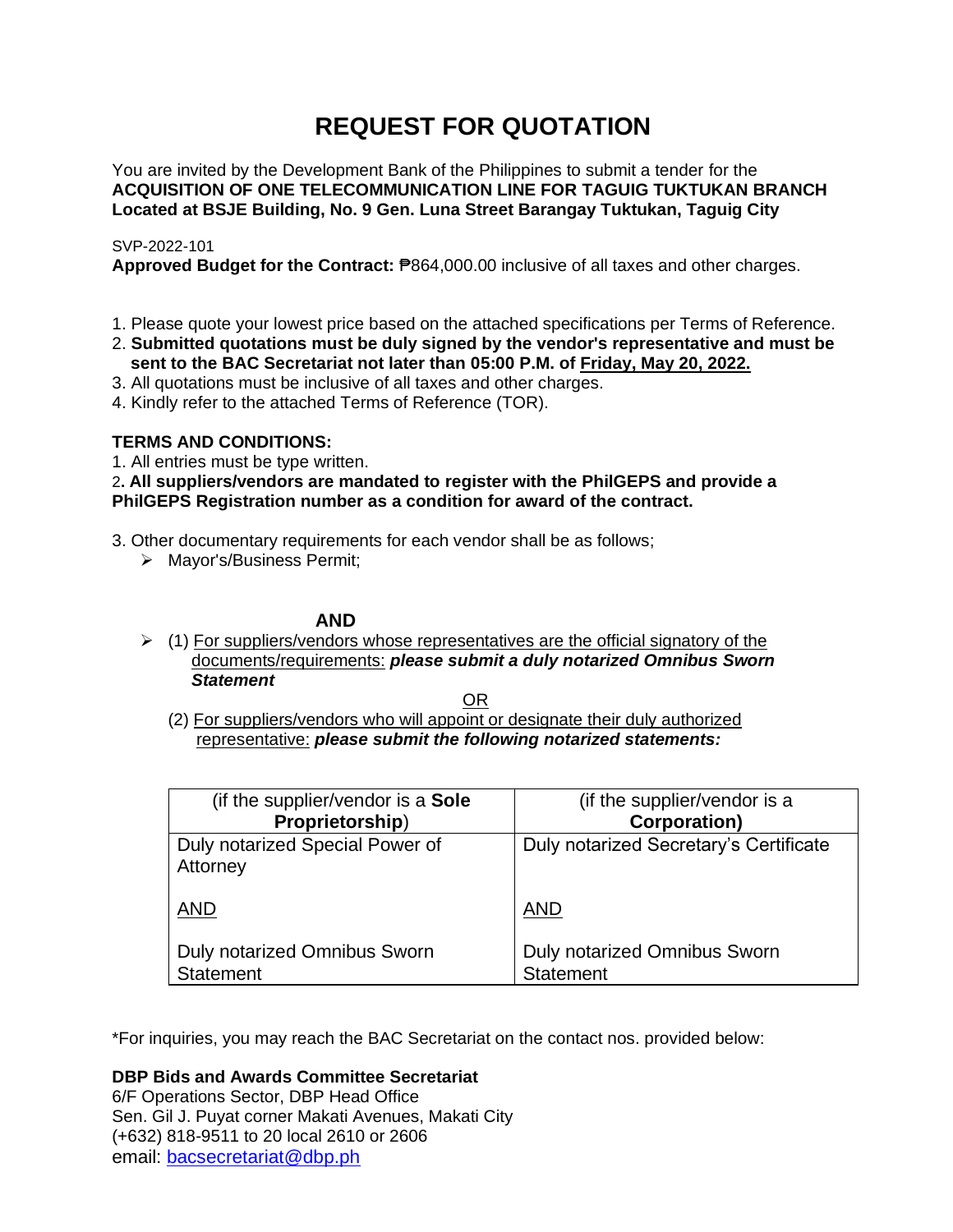#### **Annex A**

# ACQUISITION OF NEW, ADDITIONAL AND/OR REPLACEMENT TELECOMMUNICATION LINE/CONNECTIVITY SERVICE FOR THE DEVELOPMENT BANK OF THE PHILIPPINES (DBP)-**TAGUIG TUKTUKAN BRANCH**

#### APPROVED BUDGET FOR THE CONTRACT: Php 432,000

#### **TECHNICAL SPECIFICATIONS**

# A. BACKGROUND

The telecommunication connectivity service (line) is for the connection of DBP online systems, services and facilities in any of the following DBP remote sites:

A.1. Branch Office, including:

A.1.a. Lending Center

A.1.b. Cash Center

A.1.c. Branch-Lite Unit

A.2. Automated Teller Machine (ATM)

# **B. OBJECTIVE**

To acquire stable, reliable and secure telecommunication connectivity/line service to link DBP remote sites to the Head Office from an authorized and qualified telecommunication service provider (Telco).

#### C. COVERAGE OF THE CONTRACT

The contract will be for a one (1) year period starting from date of acceptance of service with the option for automatic renewal.

#### **D. MINIMUM SPECIFICATIONS**

- D.1. Connectivity/Line Service Availability
	- > The minimum availability of service is 99.6%.
- D.2. Connectivity/Line Specifications
- D.2.a. Branch Office ☑
	- D.2.a.i. Wired MPLS/VPN, Radio Last Mile with minimum of 10 Mbps bandwidth
	- D.2.a.ii. Inclusive network equipment, such as router and or router/modem, must not be on End-of-Life/End-of-Support status within the contract period
	- D.2.a.iii. Router must support GRE/mGRE tunneling and IP Security (ex. dynamic VPN) and SNMP
	- D.2.a.iv. DBP shall have the full access of the router
	- D.2.a.v. Provide near real time and historical link monitoring

# D.2.b. ATM - Wired

- D.2.b.i. VPN connection at least 128 Kbps via MPLS
- D.2.b.ii. Inclusive network equipment, such as router and or router/modem, must not be on End-of-Life/End-of-Support
	- status within the contract period
- D.2.b.iii. Support GRE tunneling and SNMP
- D.2.b.iv. Provide near real time and historical link monitoring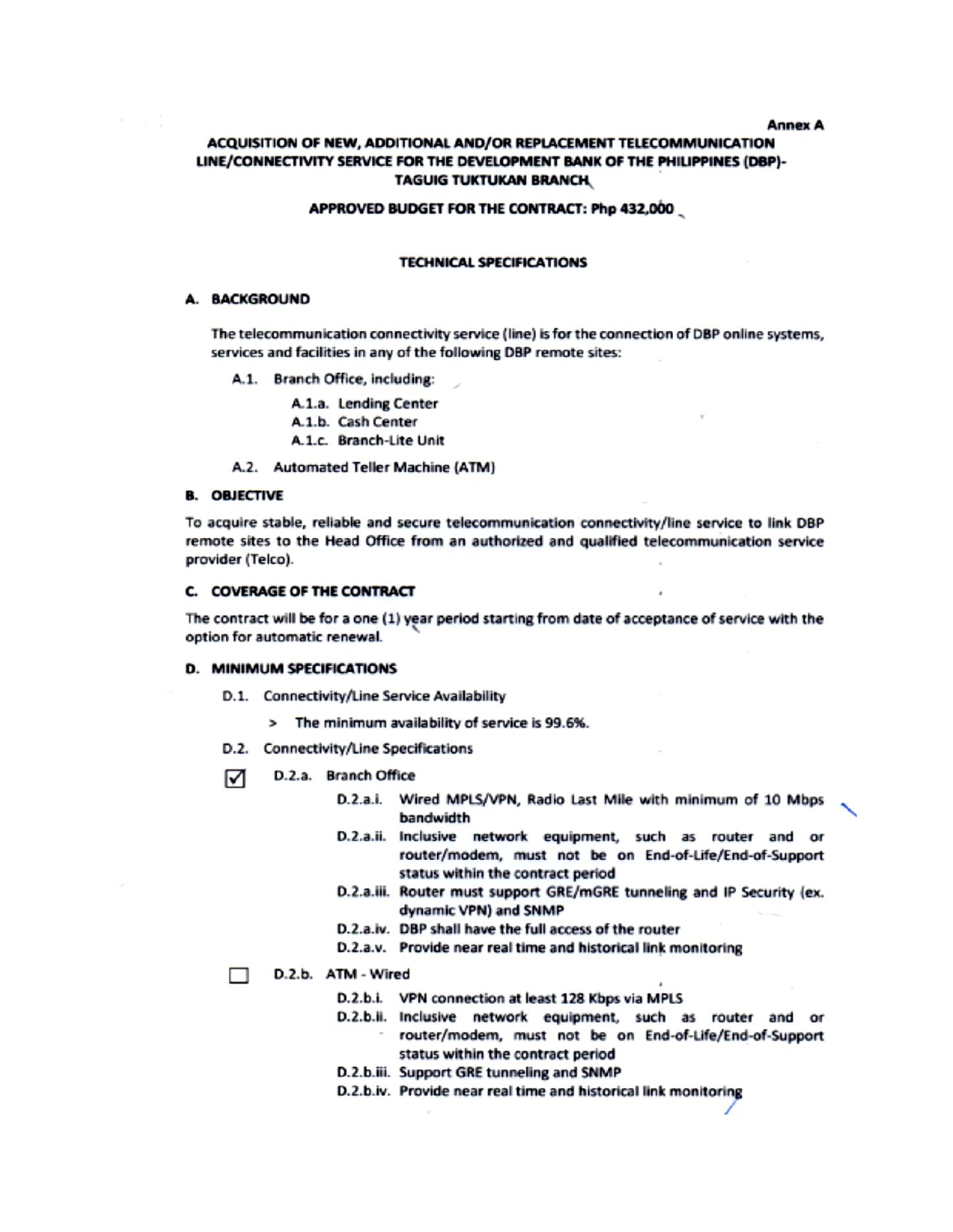ACQUISITION OF NEW, ADDITIONAL AND /OR REPLACEMENT OF TELECOMMUNICATION LINE/ CONNECTIVITY SERVICE FOR THE DEVELOPMENT BANK OF THE PHILIPPINES (DBP)

- D.2.c. ATM Wireless
	- D.2.c.i. Provide data transmission function by public GPRS/GSM network or higher
	- D.2.a.vi. Inclusive network equipment, such as router and or router/modem, must not be on End-of-Life/End-of-Support status within the contract period
	- D.2.c.ii. Support GRE Tunneling and SNMP
	- D.2.c.iii. Provide GUI access for local and remote management
	- D.2.c.iv. Operate at -30~+75°C temperature
	- D.2.c.v. Has LED status indication
	- D.2.c.vi. Support RJ45 console port
	- D.2.c.vii. Include: 1 power cord, 2 antennas, 1 console cable, 1 set documentation
	- D.2.c.viii. Provide near real time and historical link monitoring.
	- D.2.c.ix. Meet the average latency requirement of not greater than 200ms measured using the Ping utility or any similar mobile applications
	- D.2.c.x. Meet signal requirement of not less than 2 bars measured using mobile or similar devices capable of said measurement
	- D.2.c.xi. DBP shall have full access to the Modem/Router
- D.3. Support Services and Incident Management
	- D.3.a. The Telco shall provide 24 x 7 onsite, telephone and email support. For every service unavailability/downtime reported, the response time shall be within thirty (30) minutes.
	- D.3.b. Upon the occurrence of service unavailability/downtime, the Telco shall:
		- D.3.b.i. Conduct problem isolation/resolution and link restoration activities
		- D.3.b.ii. Notification via electronic mail (E-mail) and telephone within one (1) hour of the occurrence
		- D.3.b.iii. Minimum of twice a day status report to DBP via E-Mail
		- D.3.b.iv. Estimated time of arrival (ETA) if onsite activities required
		- D.3.b.v. Estimated time of resolution (ETR)
		- D.3.b.vi. Root cause
		- D.3.b.vii. Comply with DBP policies on security and confidentiality during support services.
	- D.3.c. The Telco shall submit an incident report stating the reason/s for the outage and detailing the steps undertaken to resolve a particular problem upon DBP's request.
- D.4. Service Performance Review
	- > The Telco shall conduct a performance review session at least once every quarter of a year

# E. TELECOMMUNICATION CONNECTIVITY/LINE REQUIREMENT CLASSIFICATION

The primary objective of the following provisions is to have multiple Telcos per site, providing service redundancy, high availability and avoiding single point of failure.

 $\Box$  E.1. New Telecommunication Line Requirement

E.1.a. Covered Sites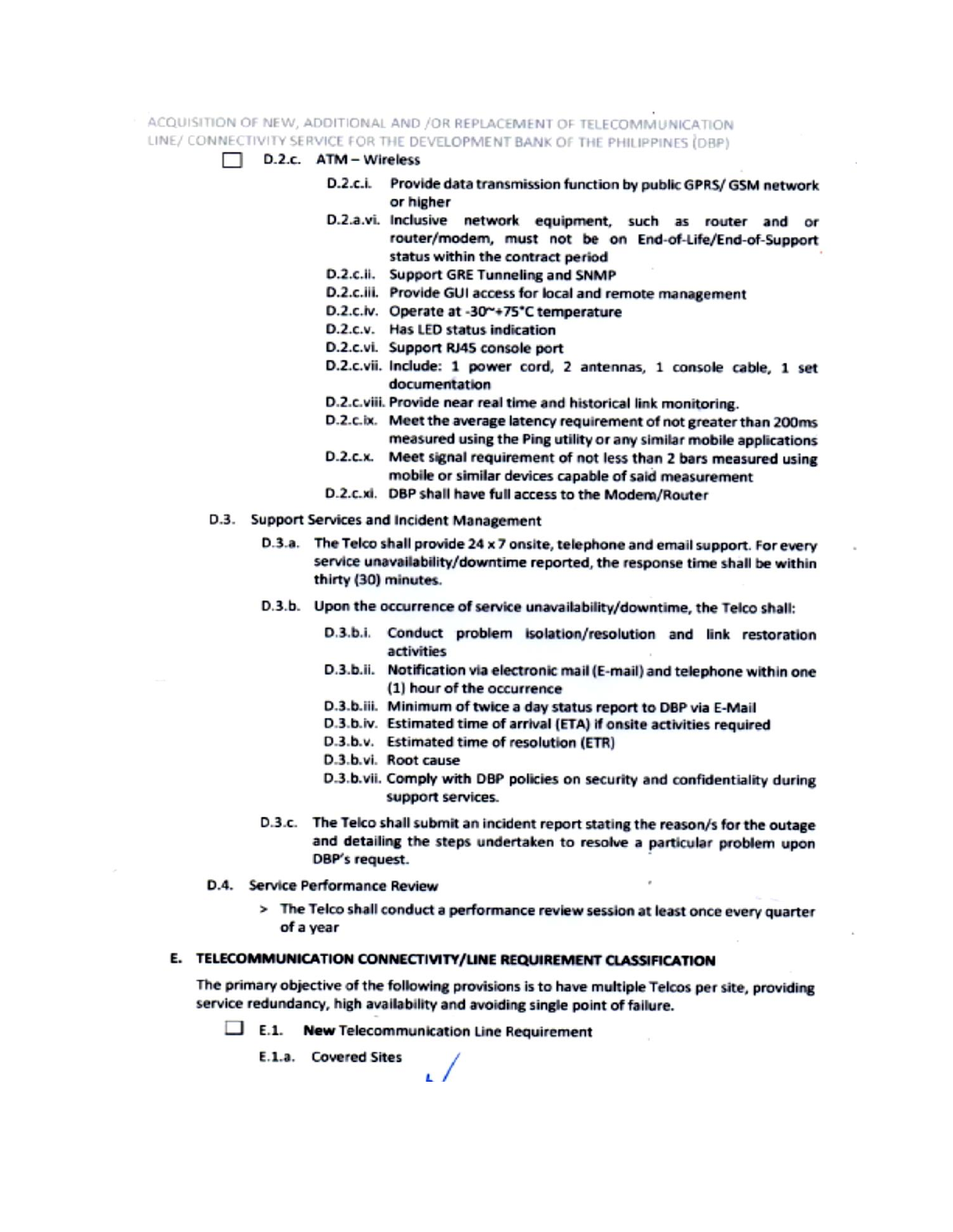# - ACQUISITION OF NEW, ADDITIONAL AND /OR REPLACEMENT OF TELECOMMUNICATION LINE/ CONNECTIVITY SERVICE FOR THE DEVELOPMENT BANK OF THE PHILIPPINES (DBP)

> New remotes sites

# E.1.b. Telco Selection Criteria

- > Telecommunication Line for Branch Office
	- E.1.b.i. Two (2) different Telcos (Telco A and Telco B) shall be selected
	- E.1.b.ii. Telco A is the lowest (winning) provider
	- E.1.b.iii. Telco B is the second lowest provider
- > Telecommunication Line for Additional ATM Facility of a Branch Office
	- E.1.b.iv. The Telco must be different from the one which has the majority or most of the telecommunication connectivity services provided for the ATM/s of that Branch Office
- E.2. Additional Telecommunication Line Requirement
	- E.2.a. Covered Sites
		- > For existing sites with existing telecommunication line/s
	- E.2.b. Telco Exception
		- > The Telco/s of the existing line/s servicing the site shall not be invited and will not be allowed to participate

#### ☑ E.3. Replacement Telecommunication Line Requirement

- E.3.a. Covered Sites
	- > For existing sites with existing telecommunication line/s

# E.3.b. Telco Exception

- E.3.b.i. For Telco Redundancy Replacement
	- > The Telco of the existing line/s servicing the site including the one to be replaced shall not be invited and will not be allowed to participate
- E.3.b.ii. Replacement for the Purpose of Telecommunication Line Capacity (Bandwidth) Upgrade
	- > The Telco of the other existing line/s servicing the site (i.e., other than the one to be replaced) shall not be invited and will not be allowed to participate
- E.3.b.iii. For Wireless to Wired Facility Replacement
	- > The Telco of the other existing line/s servicing the site (i.e., other than the one to be replaced) shall not be invited and will not be allowed to participate

## **F. DISCONTINUANCE OF SERVICE**

DBP can opt to discontinue the service within the contract period without pre-termination fee/s, if the Telco provider fails to meet the required minimum availability of service. specified in item D.1, for three (3) consecutive months (3-strike rule)

#### **G. PAYMENT**

The payment shall be in a monthly basis every after the service acceptance.